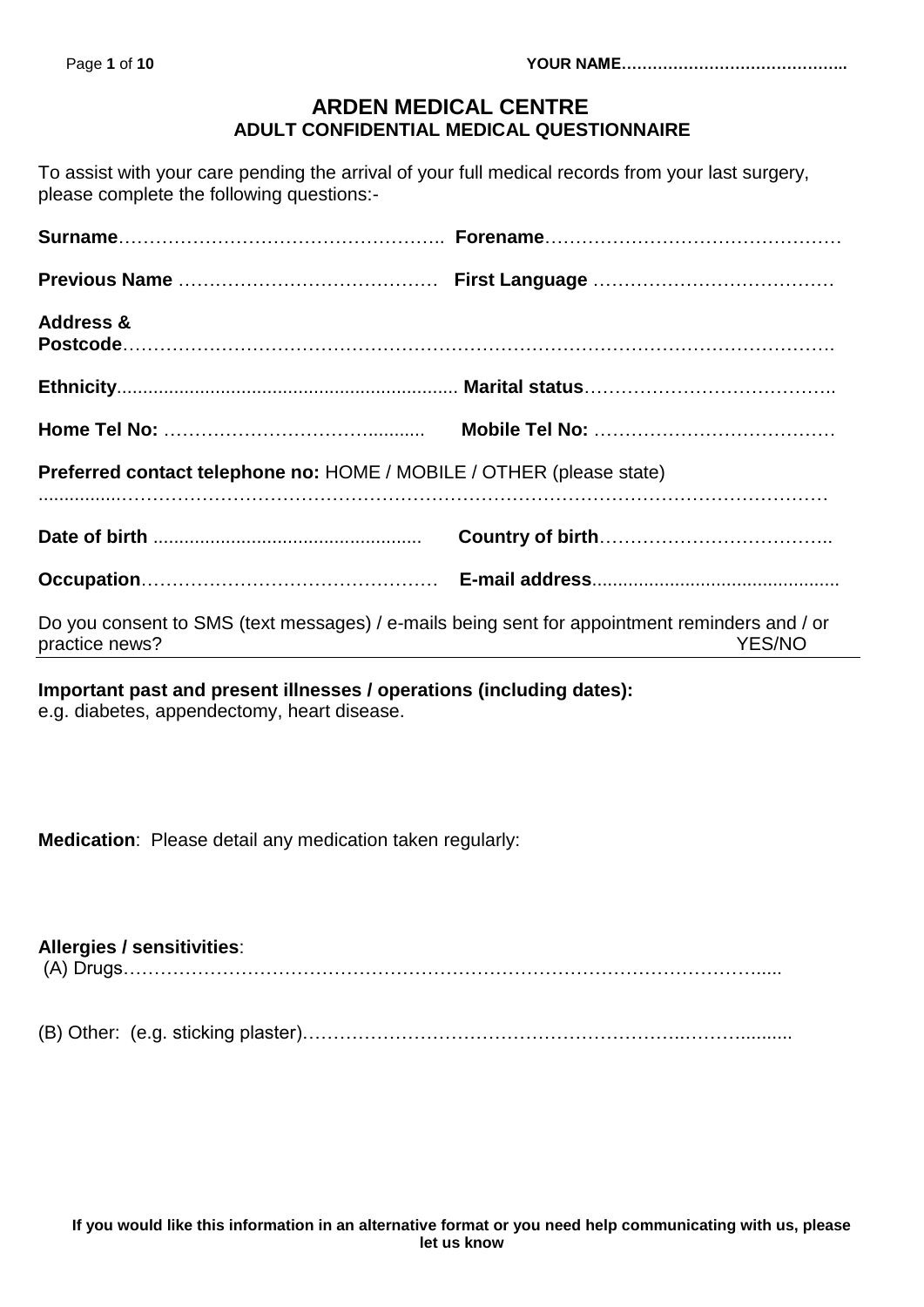| <b>Family history:</b> Please give details of any illnesses which run in your family. Please give the<br>relationship of the relative to you (e.g. mother, brother) and their approximate age when they<br>developed the condition.                                                                                                                                                                                      |        |                                                       |                                                                              |          |
|--------------------------------------------------------------------------------------------------------------------------------------------------------------------------------------------------------------------------------------------------------------------------------------------------------------------------------------------------------------------------------------------------------------------------|--------|-------------------------------------------------------|------------------------------------------------------------------------------|----------|
|                                                                                                                                                                                                                                                                                                                                                                                                                          |        |                                                       |                                                                              |          |
|                                                                                                                                                                                                                                                                                                                                                                                                                          |        |                                                       |                                                                              |          |
|                                                                                                                                                                                                                                                                                                                                                                                                                          |        |                                                       |                                                                              |          |
|                                                                                                                                                                                                                                                                                                                                                                                                                          |        |                                                       |                                                                              |          |
| <b>Smoking</b>                                                                                                                                                                                                                                                                                                                                                                                                           |        |                                                       |                                                                              |          |
| Do you smoke?                                                                                                                                                                                                                                                                                                                                                                                                            | Yes/No |                                                       |                                                                              |          |
| If No, have you ever smoked Yes/No                                                                                                                                                                                                                                                                                                                                                                                       |        |                                                       |                                                                              |          |
| At the Practice we have dedicated Nurses who are fully trained in smoking cessation that can<br>help you. They can assess your readiness to stop, discuss treatment options and give ongoing                                                                                                                                                                                                                             |        | support.                                              |                                                                              |          |
| I would like one of the Practice Nurses to contact me regarding helping me to stop                                                                                                                                                                                                                                                                                                                                       |        | smoking - YES/NO                                      |                                                                              |          |
| <b>Carers</b><br>Do you have a carer? Yes/No                                                                                                                                                                                                                                                                                                                                                                             |        |                                                       | If yes, please provide carer's name                                          |          |
| Do you have responsibility for caring for another adult? Yes/No                                                                                                                                                                                                                                                                                                                                                          |        |                                                       |                                                                              |          |
| <b>Accessibility</b><br>Do you have any information or communication needs?                                                                                                                                                                                                                                                                                                                                              |        |                                                       |                                                                              | Yes / No |
|                                                                                                                                                                                                                                                                                                                                                                                                                          |        |                                                       |                                                                              |          |
| Examples of this could include but are not limited to:<br>Deaf or have a hearing loss<br>Deafblindness (dual sensory loss)<br>Autism<br>Communication impairment (speech & language)<br>Aphasia (difficulty in communicating verbally or using written words)                                                                                                                                                            |        |                                                       | Blind or have a visual loss<br>People with a learning disability<br>Dementia |          |
| Online services (www.ardenmedicalcentre.co.uk)<br>Arden Medical Centre offers some facilities online including:<br><b>Booking GP appointments</b><br>٠<br>Ordering repeat prescriptions<br>$\bullet$<br>Updating your contact details<br>٠<br>Viewing your summary care record<br>$\bullet$<br>Viewing your coded medical record<br>If you wish to register for our online facility please complete attached form or see |        | reception - Please note proof of ID will be required. |                                                                              |          |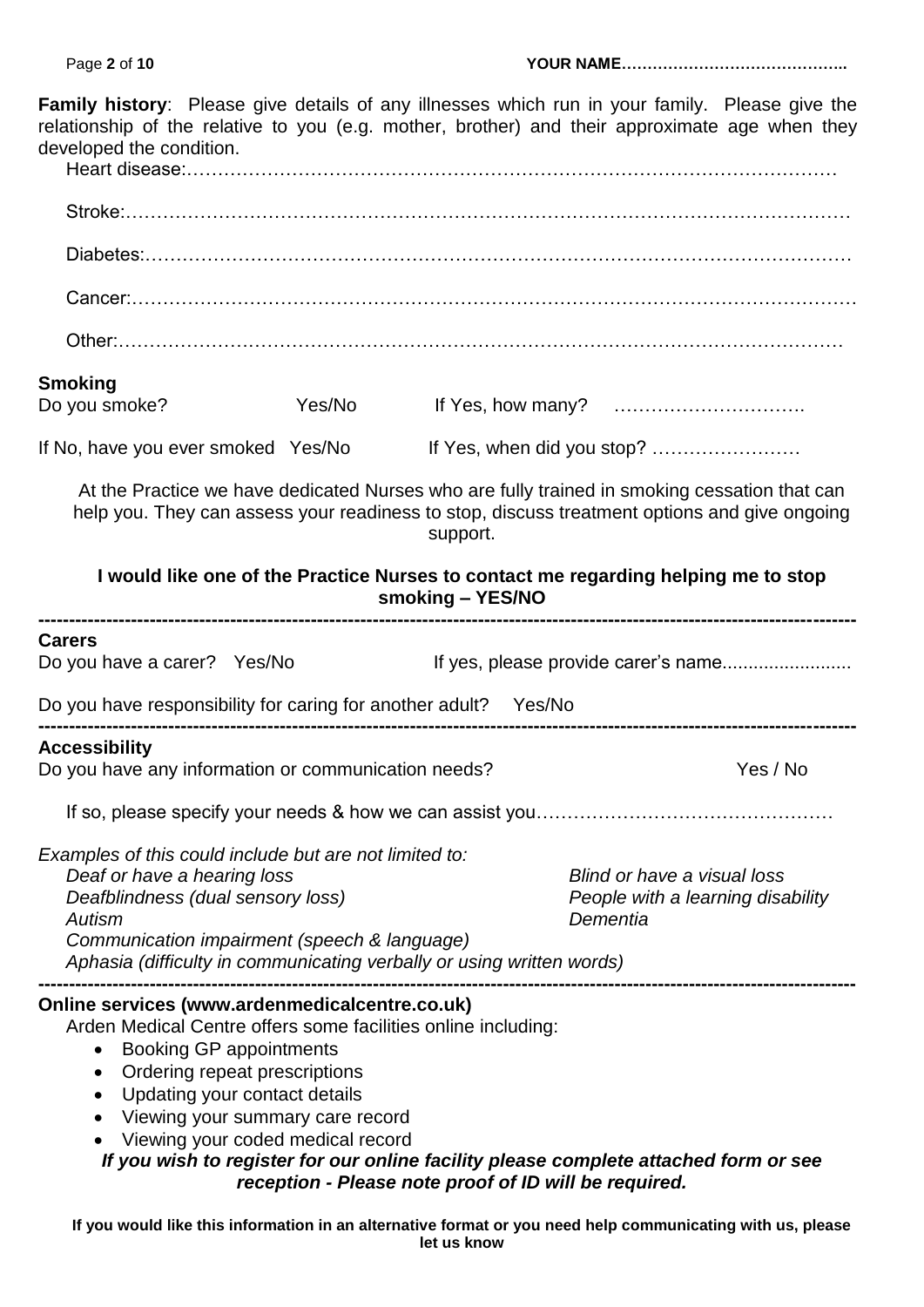## **Alcohol Screening - Please complete BOTH sides of this questionnaire**

| <b>Questions</b>                                                                  | <b>Scoring system</b> |                           |                                  |                                 | Your                           |       |
|-----------------------------------------------------------------------------------|-----------------------|---------------------------|----------------------------------|---------------------------------|--------------------------------|-------|
|                                                                                   | 0                     | 1                         | $\mathbf{2}$                     | 3                               | 4                              | score |
| How often do you have a drink containing<br>alcohol?                              | <b>Never</b>          | <b>Monthly</b><br>or less | $2 - 4$<br>times<br>per<br>month | $2 - 3$<br>times<br>per<br>week | 4+<br>times<br>per<br>week     |       |
| How many units of alcohol do you drink<br>on a typical day when you are drinking? | $1 - 2$               | $3 - 4$                   | $5 - 6$                          | $7 - 9$                         | $10+$                          |       |
| How often do you have 6 or more drinks<br>on a single occasion?                   | <b>Never</b>          | Less<br>than<br>monthly   | Monthly                          | Weekly                          | Daily<br>or<br>almost<br>daily |       |

## **NHS guide to alcohol units**





**Men & Women are advised not to regularly drink more than 14 units a week (Source: NHS Choices website)**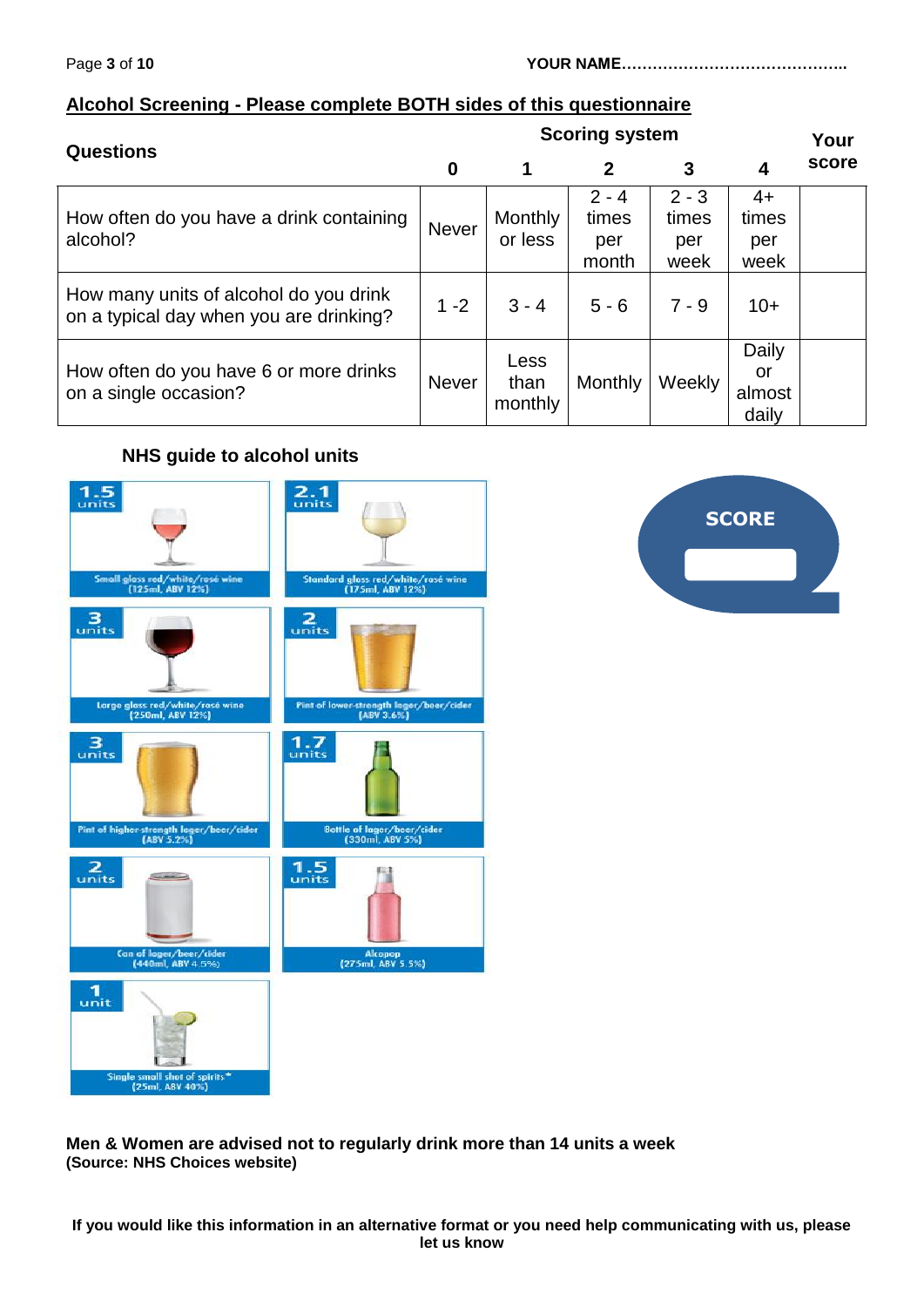**Score from Alcohol Screening (other side) <b>SCORE** 

#### Page **4** of **10 YOUR NAME……………………………………..**

## **Remaining AUDIT questions**

|                                           | <b>Scoring system</b>                      |         |                     | Your   |                         |       |
|-------------------------------------------|--------------------------------------------|---------|---------------------|--------|-------------------------|-------|
| <b>Questions</b>                          | $\bf{0}$                                   | 1       | $\mathbf{2}$        | 3      | $\overline{\mathbf{4}}$ | score |
| How often during the last year have you   |                                            | Less    |                     |        | Daily                   |       |
| found that you were not able to stop      | <b>Never</b>                               | than    | Monthly             | Weekly | <b>or</b>               |       |
| drinking once you had started?            |                                            | monthly |                     |        | almost                  |       |
|                                           |                                            |         |                     |        | daily                   |       |
| How often during the last year have you   |                                            | Less    |                     |        | Daily                   |       |
| failed to do what was normally expected   | <b>Never</b>                               | than    | Monthly             | Weekly | or                      |       |
| from you because of your drinking?        |                                            | monthly |                     |        | almost                  |       |
|                                           |                                            |         |                     |        | daily                   |       |
| How often during the last year have you   |                                            | Less    |                     |        | Daily                   |       |
| needed an alcoholic drink in the morning  | <b>Never</b>                               | than    | Monthly             | Weekly | or                      |       |
| to get yourself going after a heavy       |                                            | monthly |                     |        | almost                  |       |
| drinking session?                         |                                            |         |                     |        | daily                   |       |
| How often during the last year have you   |                                            | Less    |                     |        | Daily                   |       |
| had a feeling of guilt or remorse after   | than<br>Monthly<br><b>Never</b>            | Weekly  | <b>or</b><br>almost |        |                         |       |
| drinking?                                 |                                            | monthly |                     |        |                         |       |
| How often during the last year have you   |                                            |         |                     |        | daily                   |       |
| been unable to remember what              |                                            | Less    |                     |        | Daily<br>or             |       |
| happened the night before because you     | than<br><b>Never</b><br>Monthly<br>monthly |         |                     | Weekly | almost                  |       |
| had been drinking?                        |                                            |         | daily               |        |                         |       |
|                                           |                                            |         | Yes,                |        | Yes,                    |       |
|                                           |                                            |         | but not             |        | during                  |       |
| Have you or somebody else been injured    | <b>No</b>                                  |         | in the              |        | the                     |       |
| as a result of your drinking?             |                                            |         | last                |        | last                    |       |
|                                           |                                            |         | year                |        | year                    |       |
|                                           |                                            |         | Yes,                |        | Yes,                    |       |
| Has a relative or friend, doctor or other |                                            |         | but not             |        | during                  |       |
| health worker been concerned about your   | <b>No</b>                                  |         | in the              |        | the                     |       |
| drinking or suggested that you cut down?  |                                            |         | last                |        | last                    |       |
|                                           |                                            |         | year                |        | year                    |       |

**Scoring:** 0 – 7 Lower risk, 8 – 15 Increasing risk,

16 – 19 Higher risk, 20+ Possible dependence (SIAS referral)

**………………………………………………………………………………………………………………….**

## **Would you like further health information regarding alcohol YES/NO**

**TOTAL**

If you are concerned about your drinking habits, please make an appointment with the Doctor. They would be happy to discuss this with you. *Please read the alcohol awareness leaflet included in this pack*

**Office use only**

Contact re smoking cessation Y/N (if Yes, task RN) Appt with GP re alcohol score 16+ Y/N (send task to GP) Further info re alcohol Y/N (send task to PN)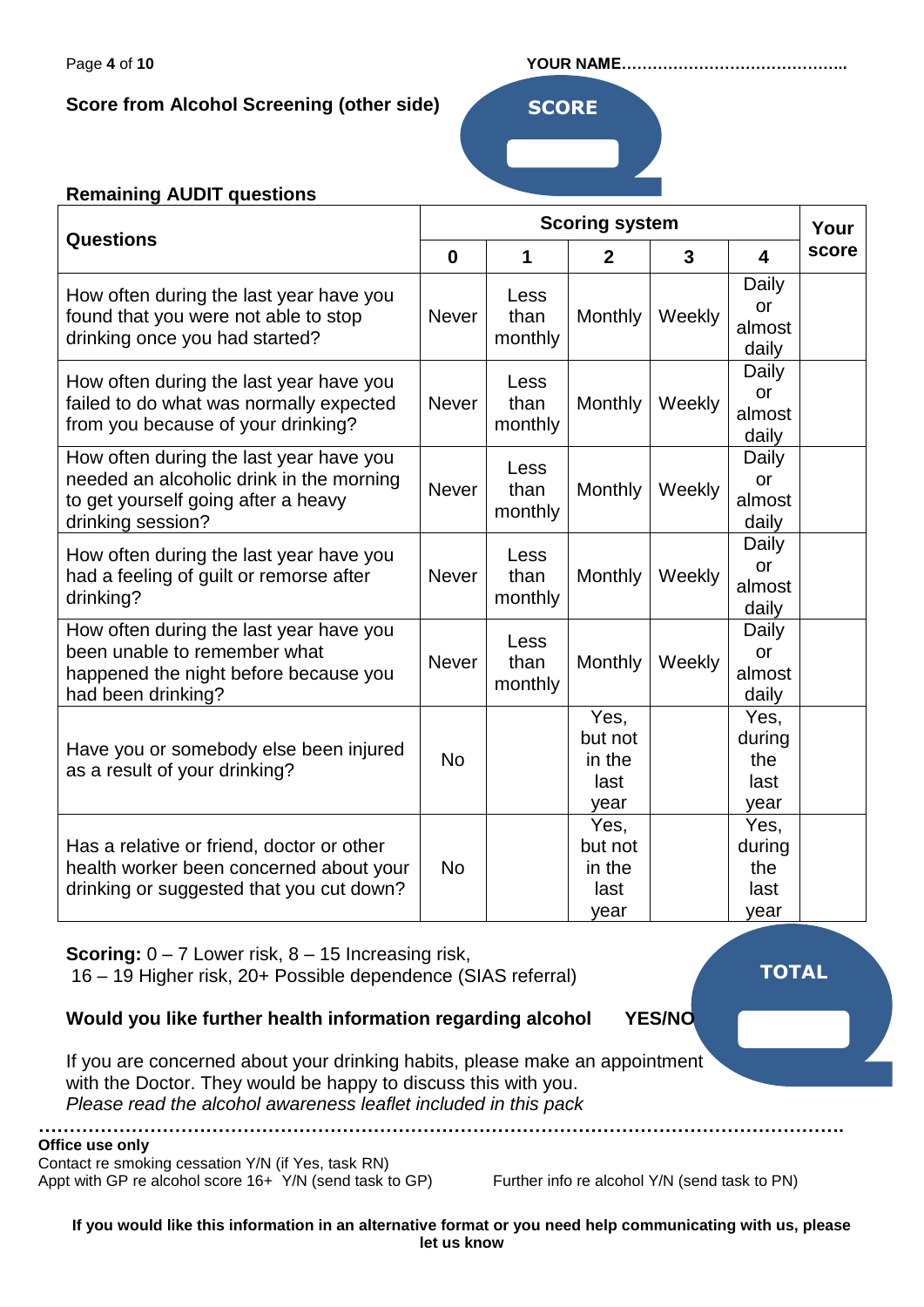# **Screening**

| Do you regularly feel troubled by the feeling of being nervous, anxious,<br>irritable, afraid or not being able to stop worrying? | Yes/No |
|-----------------------------------------------------------------------------------------------------------------------------------|--------|
| During the past month, have you been troubled by feeling low or depressed<br>for much of the time?                                | Yes/No |
| During the past month, have you been troubled by not enjoying things you<br>used to enjoy?                                        | Yes/No |

# **Would you like to discuss these answers further with the GP? YES/NO**

#### **------------------------------------------------------------------------------------------------------------------------------------ Named GP**

You have a named GP who is responsible for generally overseeing your medical care. For your day to day consultations or if your named GP is not available you can continue to see any Doctor within the practice.

Your named GP is allocated by the month which you registered at the practice:

| Month of registration     | Named GP           |
|---------------------------|--------------------|
| January / May / September | Dr Suzanne England |
| February / June / October | Dr Lucy Barnsley   |
| March / July / November   | Dr Nom Ullah       |
| April / August / December | Dr Clare Bailey    |

If you have any queries regarding this please contact the practice manager.

## **Declaration**

I acknowledge the details on this form are correct and that I have been given:

| <b>Alcohol information sheet</b>                               |                |  |  |  |  |  |
|----------------------------------------------------------------|----------------|--|--|--|--|--|
| Data sharing information                                       |                |  |  |  |  |  |
| Data sharing opt out forms                                     |                |  |  |  |  |  |
| Online access patient information leaflet and application form |                |  |  |  |  |  |
| <b>Practice newsletter</b>                                     |                |  |  |  |  |  |
| <b>Practice leaflet</b>                                        |                |  |  |  |  |  |
| Details of my Named GP                                         |                |  |  |  |  |  |
|                                                                |                |  |  |  |  |  |
|                                                                |                |  |  |  |  |  |
| Office use only                                                |                |  |  |  |  |  |
| Refer to GP for further advice / support (if indicated)        | Staff initials |  |  |  |  |  |
| Please put documentation for scanning into patient records     |                |  |  |  |  |  |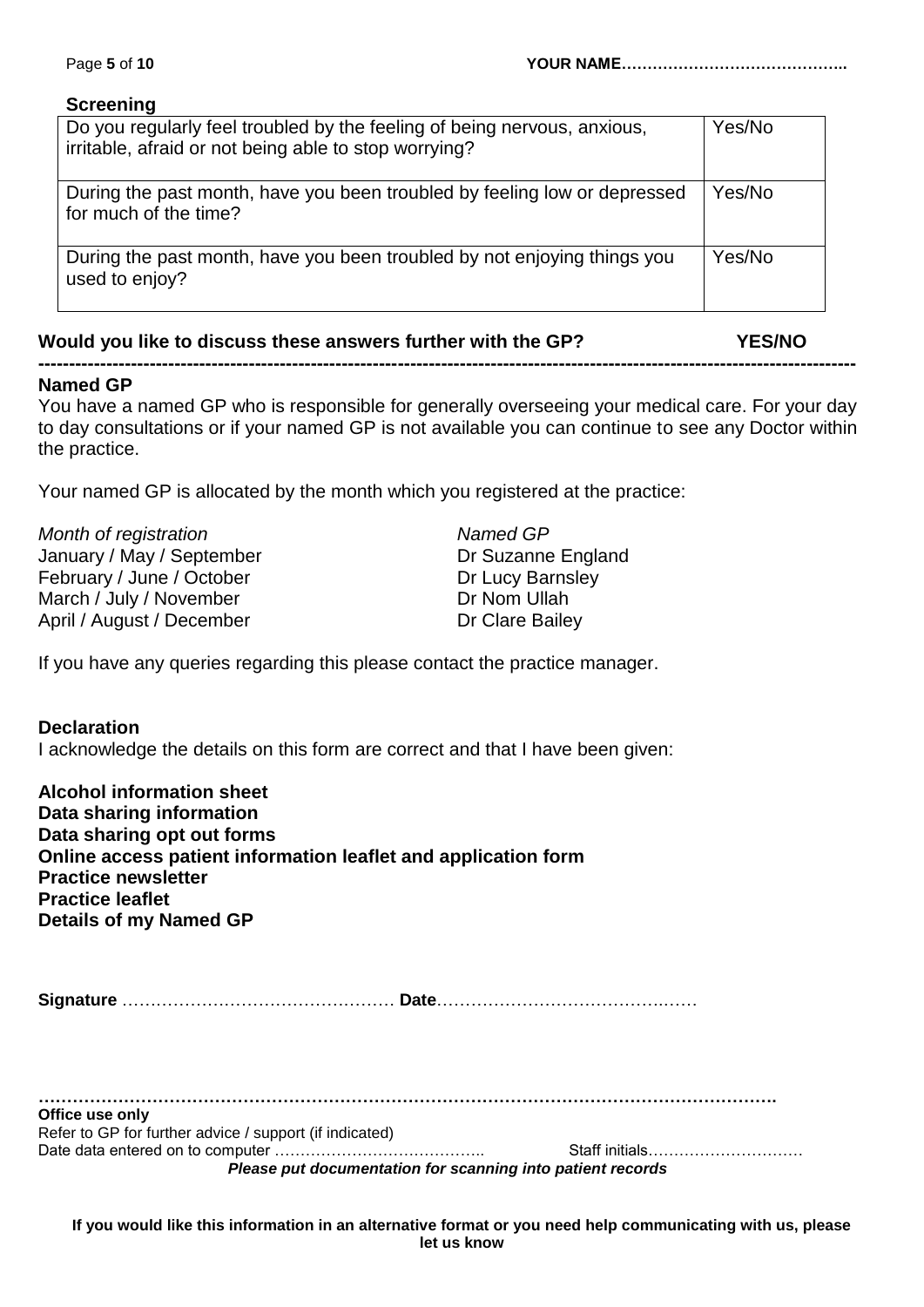# **Alcohol and Sensible Drinking**

See your doctor or practice nurse if you are drinking above the safe limits and are finding it difficult to cut down.

## **What are the recommended safe limits of alcohol drinking?**

- Men and women are advised not to regularly drink more than 14 units a week
- Spread your drinking over three days or more if you drink as much as 14 units a week

*Fourteen units is equivalent to six pints of average strength beer or 10 small glasses of low strength wine.*

 **Pregnant women**. The exact amount that is safe is not known. Therefore, advice from the Department of Health is that pregnant women and women trying to become pregnant should not drink at all. If you do choose to drink when you are pregnant then limit it to one or two units, once or twice a week.

In general, the more you drink above the safe limits, the more harmful alcohol is likely to be. And remember, binge drinking can be harmful even though the weekly total may not seem too high. For example, if you only drink once or twice a week, but when you do you drink 4-5 pints of beer each time, or a bottle of wine each time, then this is a risk to your health. Also, even one or two units can be dangerous if you drive, operate machinery, or take some types of medication.

## **What is a unit of alcohol?**

One unit of alcohol is about equal to:

- half a pint of ordinary strength beer, lager, or cider (3-4% alcohol by volume), or
- a small pub measure (25 ml) of spirits (40% alcohol by volume), or
- a standard pub measure (50 ml) of fortified wine such as sherry or port (20% alcohol by volume)

There are one and a half units of alcohol in:

- a small glass (125 ml) of ordinary strength wine (12% alcohol by volume), or
- a standard pub measure (35 ml) of spirits (40% alcohol by volume)

But remember, many wines and beers are stronger than the more traditional ordinary strengths.

## **Health risks**

About 1 in 3 men, and about 1 in 7 women, drink more than the safe levels. Many people who drink heavily are not addicted to alcohol, and are not alcoholics. To stop or reduce alcohol would not be a problem if there was the will to do so. However, for various reasons, many people have got into a habit of drinking regularly and heavily. But, drinking heavily is a serious health risk.

You should regularly talk to your children about the risks of alcohol in a way that is appropriate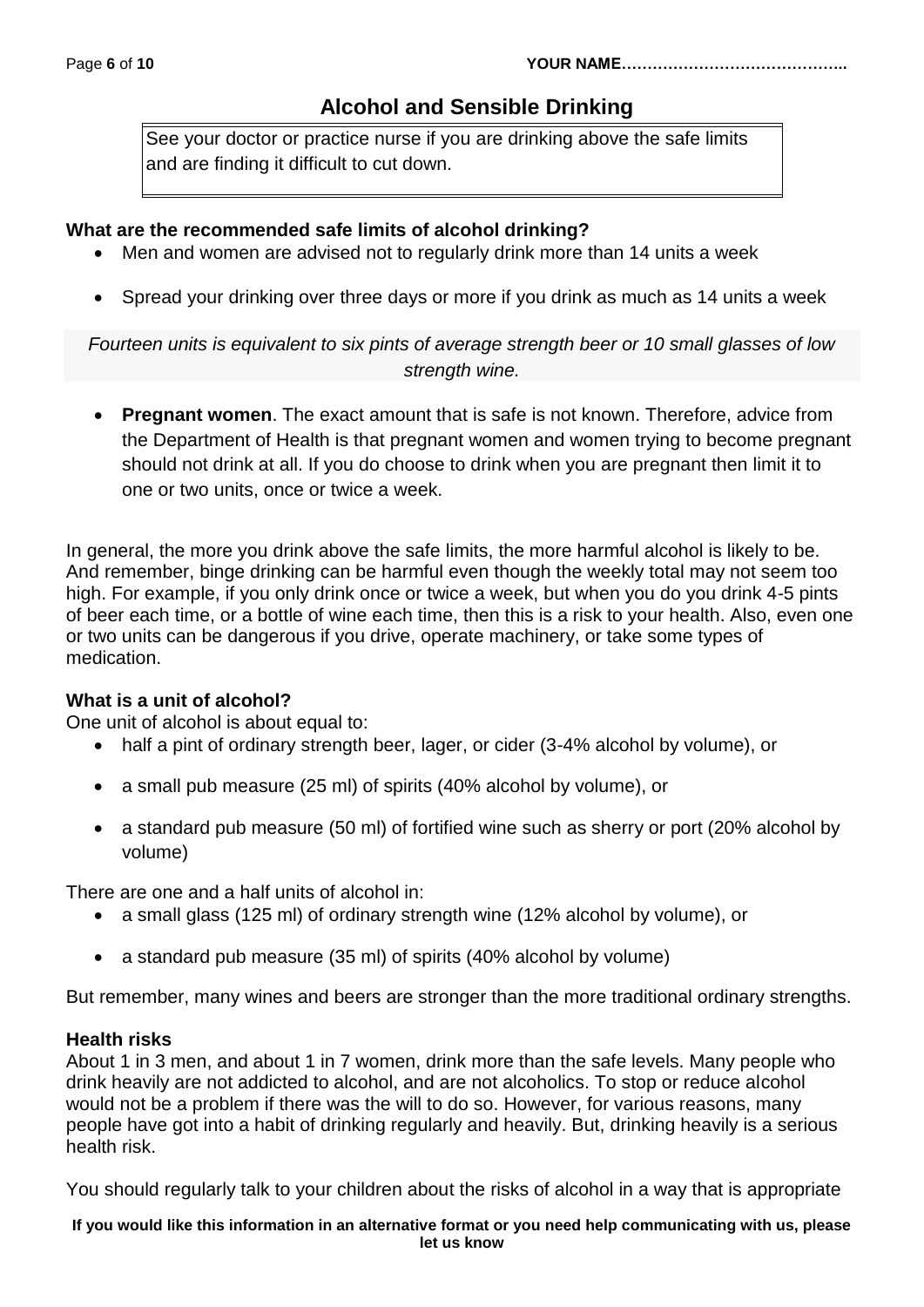Page **7** of **10 YOUR NAME……………………………………..**

for their age. If you feel your child is having a problem with alcohol, talk to your GP as there are services now available for young people.

If you drink heavily you have an increased risk of developing: Liver problems Stomach disorders Stomach disorders Pancreatitis (severe inflammation of the pancreas) High blood pressure Sexual difficulties such as impotence Mental health problems Muscle and heart muscle disease Some cancers **Obesity** 

Drinking alcohol is associated with a much increased risk of accidents. In particular, injury and death from fire and car crashes. About 1 in 7 road deaths are caused by drinking alcohol.

## **Alcohol dependence**

If you are alcohol dependent you have a strong desire for alcohol and have great difficulty in controlling your drinking. In addition, your body is used to lots of alcohol. Therefore, you may develop withdrawal symptoms 3-8 hours after your last drink as the effect of the alcohol wears off. So, even if you want to stop drinking, it is often difficult because of withdrawal symptoms. The symptoms include: feeling sick, trembling, sweating, craving for alcohol, feeling unwell. As a result, you may drink regularly to prevent withdrawal symptoms.

## **Further resources and sources of help**

*Drinkline - National Alcohol Helpline*

Tel: 0800 917 8282

Offers help to callers worried about their own drinking and support to the family and friends of people who are drinking. Advice to callers on where to go for help.

## *Drinkaware*

## Web: [www.drinkaware.co.uk](http://www.drinkaware.co.uk/)

A charity which aims to change the UK's drinking habits for the better. Drinkaware promotes responsible drinking and finds innovative ways to challenge the national drinking culture to help reduce alcohol misuse and minimise alcohol-related harm.

## *Alcoholics Anonymous*

PO Box 1 10 Toft Green, York, YO1 7ND

Helpline: 0845 769 7555 Web: [www.alcoholics-anonymous.org.uk](http://www.alcoholics-anonymous.org.uk/)

There are over 3,000 meetings held in the UK each week with over 40,000 members. The only requirement for membership is a desire to stop drinking.

## *AL-Anon Family Groups*

61 Great Dover Street, London, SE1 4YF Tel: 020 7403 0888 Web: [www.al-anonuk.org.uk](http://www.al-anonuk.org.uk/) Offers support for families and friends of alcoholics whether the drinker is still drinking or not.

## *Department of Health*

Web: [www.dh.gov.uk/en/Publichealth/Healthimprovement/Alcoholmisuse/index.htm](http://www.dh.gov.uk/en/Publichealth/Healthimprovement/Alcoholmisuse/index.htm)

The DOH alcohol misuse page includes information on the National Alcohol Strategy, and policy and advice on sensible drinking and the prevention of alcohol misuse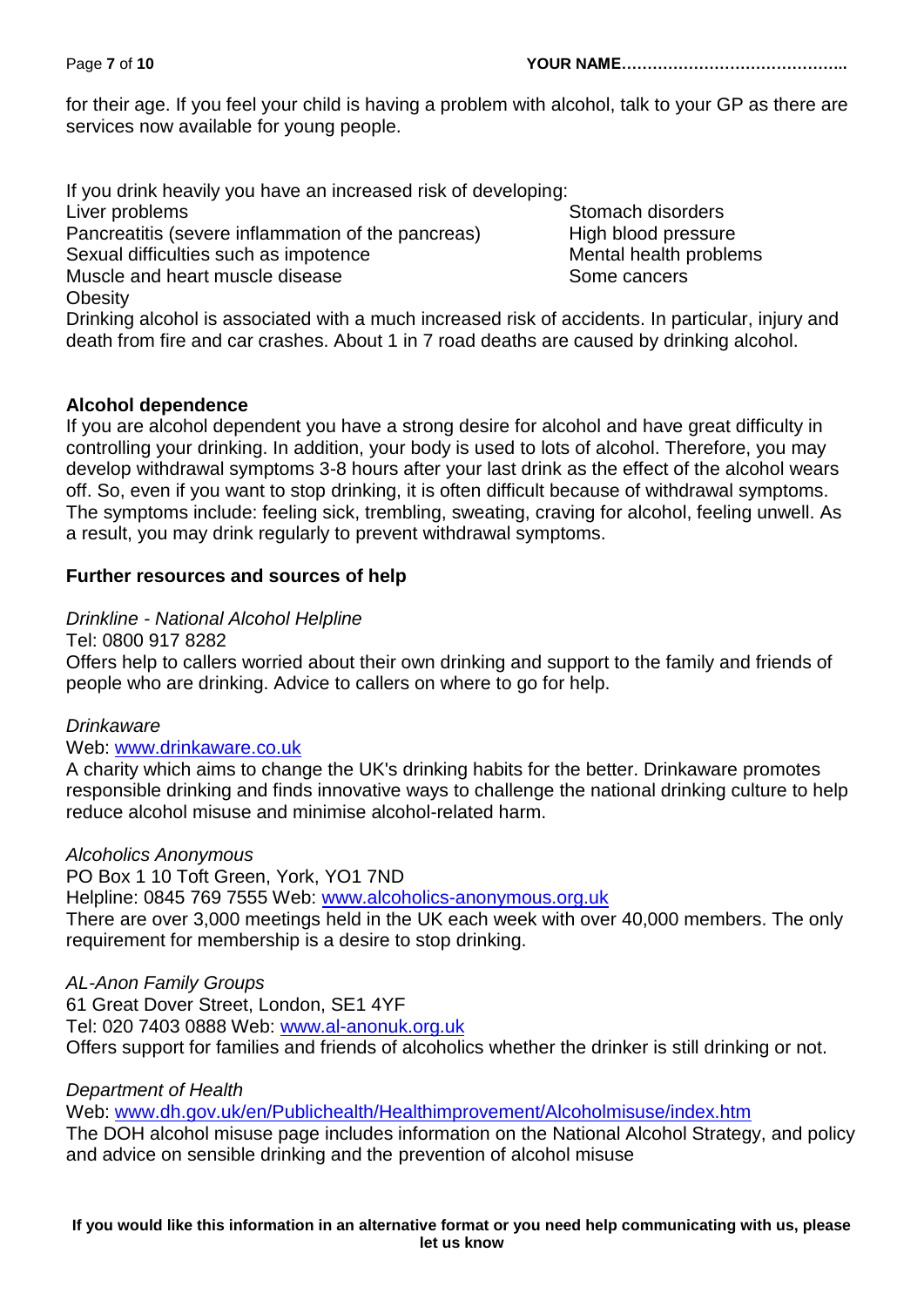# *Arden Medical Centre*

*'Dedicated to providing a comprehensive, caring and patient-centred service'*

# **Online Services Records Access Patient information leaflet 'It's your choice'**

If you wish to, you can now use the internet to book appointments with a GP, request repeat prescriptions for any medications you take regularly and look at your medical record online. You can also still use the telephone or call in to the surgery for any of these services as well. It's your choice.

Being able to see your record online might help you to manage your medical conditions. It also means that you can even access it from anywhere in the world should you require medical treatment on holiday. If you decide not to join or wish to withdraw, this is your choice and practice staff will continue to treat you in the same way as before. This decision will not affect the quality of your care.

You will be given login details, so you will need to think of a password which is unique to you. This will ensure that only you are able to access your record – unless you choose to share your details with a family member or carer.

The practice has the right to remove online access to services. This is rarely necessary but may be the best option if you do not use them responsibly or if there is evidence that access may be harmful to you. This may occur if someone else is forcing you to give them access to your record or if the record may contain something that may be upsetting or harmful to you. The practice will explain the reason for withdrawing access to you and will re-instate access as quickly as possible.



It will be your responsibility to keep your login details and password safe and secure. If you know or suspect that your record has been accessed by someone that you have not agreed should see it, then you should change your password immediately.

If you can't do this for some reason, we recommend that you contact the practice so that they can remove online access until you are able to reset your password.

If you print out any information from your record, it is also your responsibility to keep this secure. If you are at all worried about keeping printed copies safe, we recommend that you do not make copies at all.

The information that you can see online may be misleading if you rely on it alone to complete insurance, employment or legal reports or forms.

Be careful that nobody can see your records on screen when you are using Patient Online and be especially careful if you use a public computer to shut down the browser and switch off the computer after you have finished.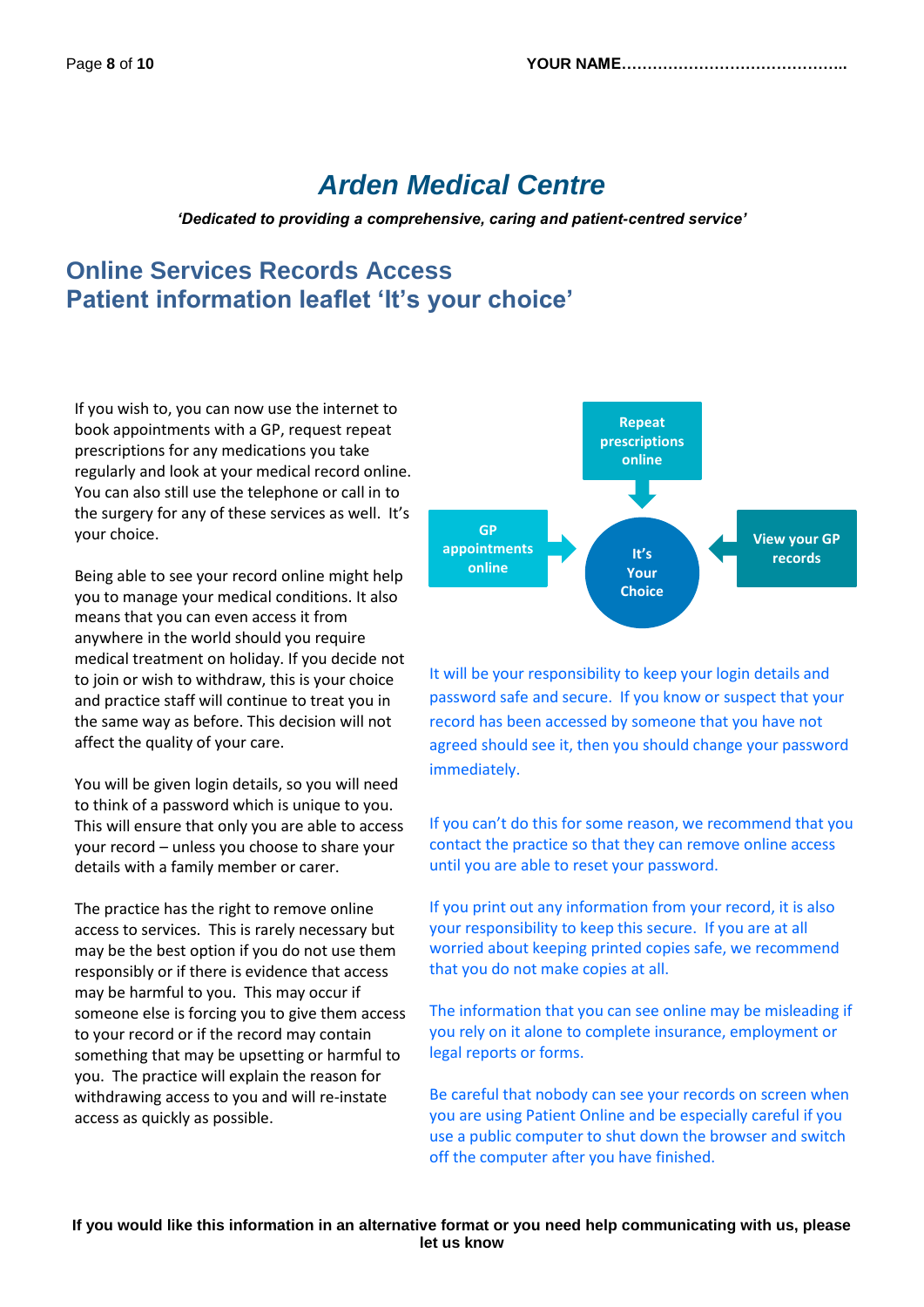# Before you apply for online access to your record, there are some other things to consider.

Although the chances of any of these things happening are very small, you will be asked that you have read and understood the following before you are given login details.

# Things to consider

#### Forgotten history

There may be something you have forgotten about in your record that you might find upsetting.

#### Abnormal results or bad news

If your GP has given you access to test results or letters, you may see something that you find upsetting. This may occur before you have spoken to your doctor or while the surgery is closed and you cannot contact them. If this happens please contact your surgery as soon as possible. The practice may set your record so that certain details are not displayed online. For example, they may do this with test results that you might find worrying until they have had an opportunity to discuss the information with you.

Choosing to share your information with someone

It's up to you whether or not you share your information with others – perhaps family members or carers. It's your choice, but also your responsibility to keep the information safe and secure. If it would be helpful to you, you can ask the practice to provide another set of login details to your Online services for another person to act on your behalf. They would be able to book appointments or order repeat prescriptions. They may be able to see your record to help with your healthcare if you wish. Tell your practice what access you would like them to have.

#### Coercion

If you think you may be pressured into revealing details from your patient record to someone else against your will, it is best that you do not register for access at this time.

#### Misunderstood information

Your medical record is designed to be used by clinical professionals to ensure that you receive the best possible care. Some of the information within your medical record may be highly technical, written by specialists and not easily understood. If you require further clarification, please contact the surgery for a clearer explanation.

#### Information about someone else

If you spot something in the record that is not about you or notice any other errors, please log out of the system immediately and contact the practice as soon as possible.

#### More information

For more information about keeping your healthcare records safe and secure, you will find a helpful leaflet produced by the NHS in conjunction with the British Computer Society:

Keeping your online health and social care records safe and secure <http://www.nhs.uk/NHSEngland/thenhs/records/healthrecords/Documents/PatientGuidanceBooklet.pdf>